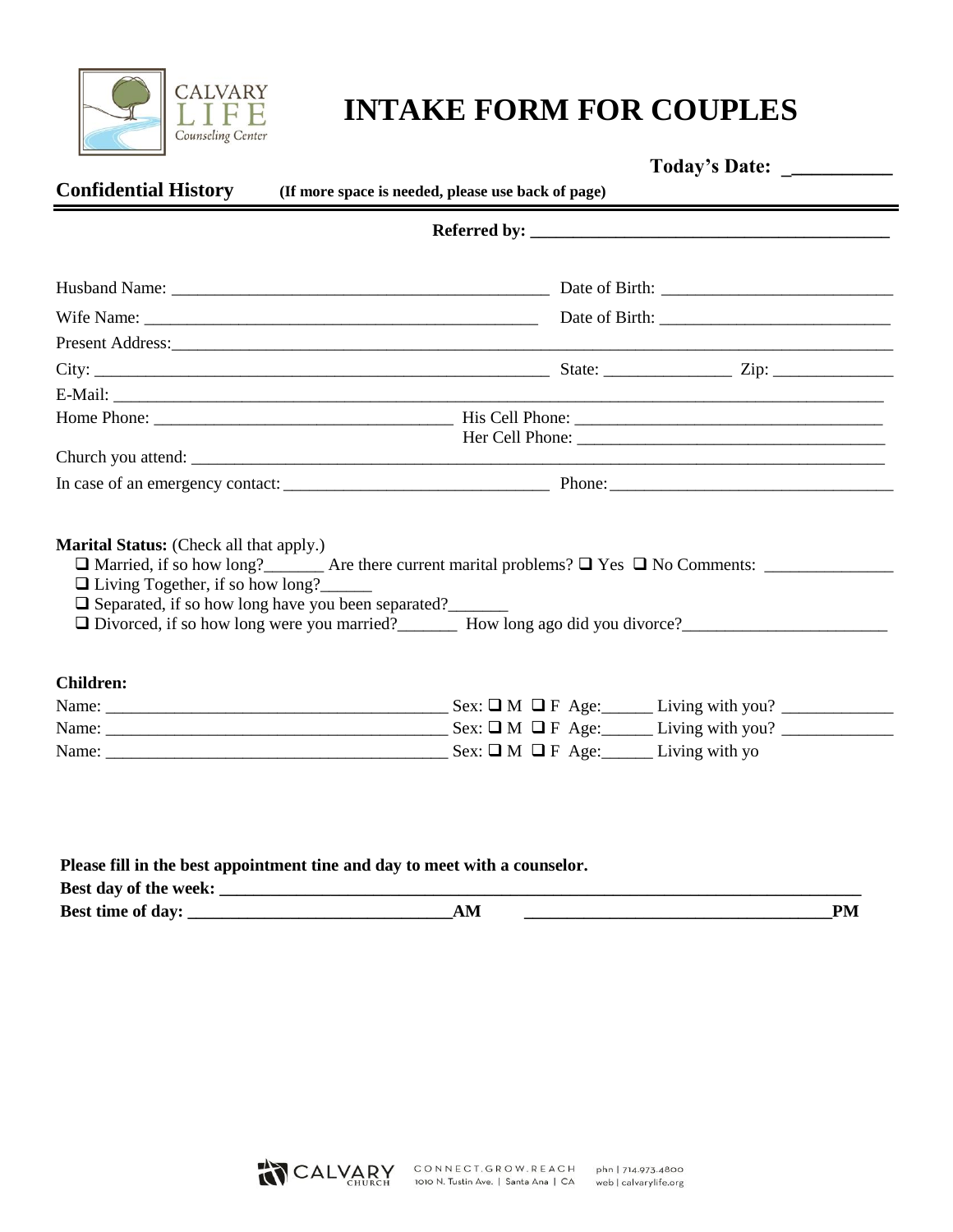## **CalvaryLife Counseling Center (HUSBAND) Confidential History, Page 1**

| <b>Marital Status of Parents:</b> (Check all that apply.)     |                                                                                 |   |  | □ Married (Years Married): □ Never Married |
|---------------------------------------------------------------|---------------------------------------------------------------------------------|---|--|--------------------------------------------|
|                                                               | $\Box$ Separated (Years Married): $\Box$ $\Box$ Living Together $\Box$ Divorced |   |  |                                            |
| Siblings:                                                     |                                                                                 |   |  |                                            |
|                                                               |                                                                                 |   |  |                                            |
|                                                               |                                                                                 |   |  |                                            |
|                                                               |                                                                                 |   |  |                                            |
|                                                               |                                                                                 |   |  |                                            |
| Occupation: $\qquad \qquad$                                   |                                                                                 |   |  |                                            |
|                                                               |                                                                                 |   |  |                                            |
|                                                               |                                                                                 |   |  |                                            |
| How serious does this problem feel to you? $1 \t 2 \t 3 \t 4$ |                                                                                 | 5 |  |                                            |
| Mildly Upsetting $\longleftrightarrow$ Extremely Serious      |                                                                                 |   |  |                                            |
|                                                               |                                                                                 |   |  |                                            |
|                                                               |                                                                                 |   |  |                                            |
|                                                               |                                                                                 |   |  |                                            |

#### **Please circle the items that cause you the most trouble in your life:**

| Abuse           | Friends           | Lack of fairness       | Rudeness           |
|-----------------|-------------------|------------------------|--------------------|
| Addictions      | Giving up         | Lack of goals          | Sadness            |
| Anger           | Gossip            | Lack of perceptiveness | Self-gratification |
| Anxiety         | Greed             | Lack of wisdom         | Selfishness        |
| Apathy          | Guilt             | Laziness               | Sex                |
| Callousness     | Harshness         | Loneliness             | Spouse             |
| Carelessness    | Headaches         | Lustful thoughts       | <b>Stinginess</b>  |
| Compulsiveness  | Health            | Lying                  | <b>Stress</b>      |
| Covetousness    | Hypocrisy         | Manipulation           | Tardiness          |
| Cowardice       | Immorality        | Memory                 | Thought process    |
| Daydreaming     | Impulsiveness     | Mood swings            | Unapproachability  |
| Deception       | Inadequacy        | Obsessive thoughts     | Underachievement   |
| Denial          | Incompleteness    | Panic                  | Unfaithfulness     |
| Disorganization | Inconsistency     | Poor concentration     | Ungratefulness     |
| Disrespect      | Indecisiveness    | Poor decisions         | Unreasonableness   |
| Dominance       | Indifference      | Prejudice              | Unresponsiveness   |
| Doubts          | Inferiority       | Pride                  | Wastefulness       |
| Envy            | Insecurity        | Procrastination        | Withdrawal         |
| Extravagance    | Insignificance    | Rebellion              | Worry              |
| Family members  | Irresponsibility  | Rejection              |                    |
| Fantasizing     | Jealousy          | Resistance             |                    |
| Fear            | Lack of awareness | Restlessness           |                    |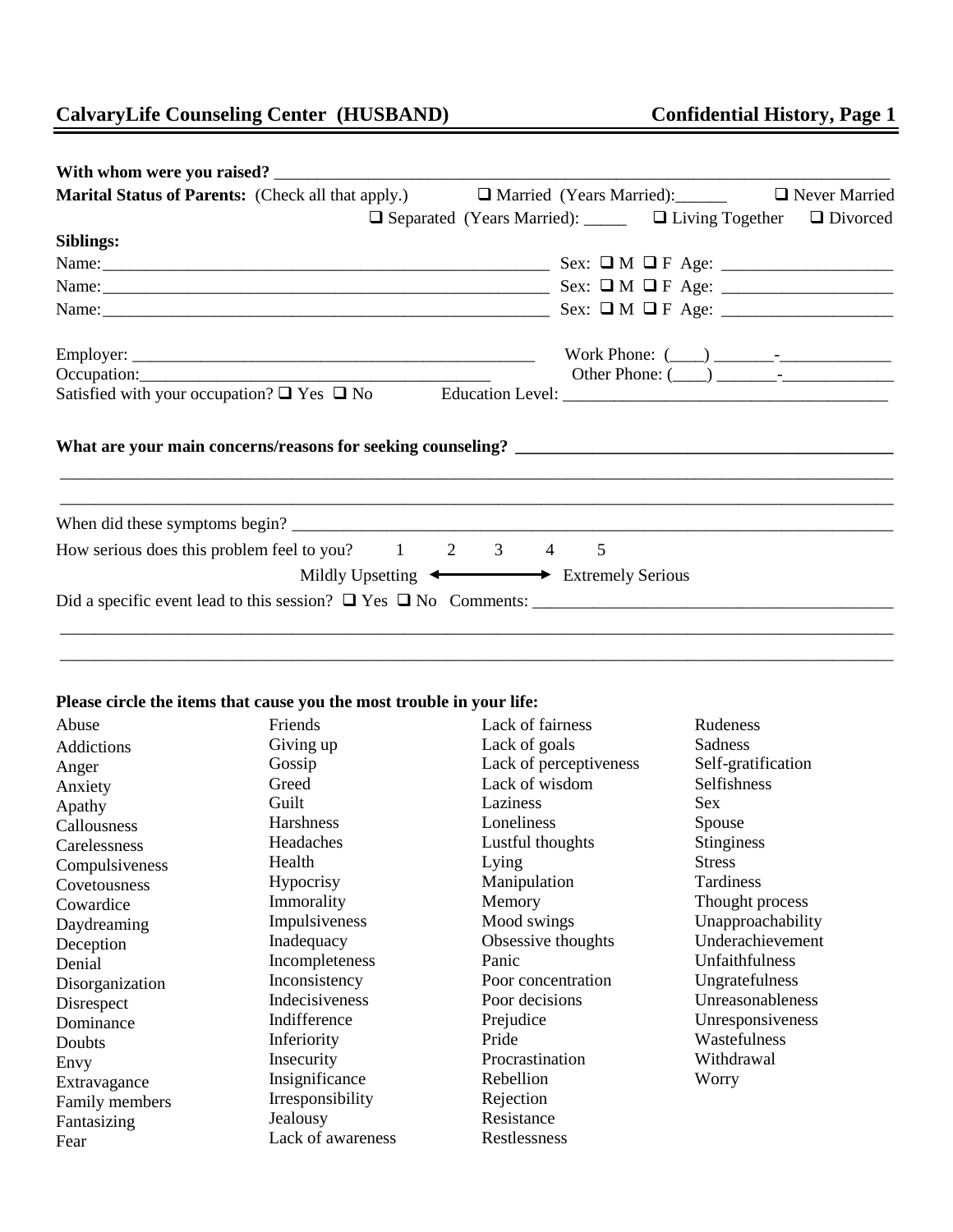#### **Psychological History:**

Is there a family history of treatment for psychological/psychiatric conditions?  $\Box$  Yes  $\Box$  No Comments:

| Have you had previous counseling? $\Box$ Yes $\Box$ No |                                                                                                      |
|--------------------------------------------------------|------------------------------------------------------------------------------------------------------|
| Have you ever felt suicidal? $\Box$ Yes $\Box$ No      | Do you feel that way now? $\Box$ Yes $\Box$ No                                                       |
|                                                        |                                                                                                      |
|                                                        |                                                                                                      |
|                                                        |                                                                                                      |
|                                                        |                                                                                                      |
|                                                        | Have you been a victim of physical or sexual abuse/assault or incest? $\Box$ Yes $\Box$ No Comments: |
|                                                        |                                                                                                      |
|                                                        |                                                                                                      |

Do you have addictions? If so, please mark all that apply:  $\Box$  Drugs  $\Box$  Alcohol  $\Box$  Pornography  $\Box$  Gambling  $\Box$  Other

#### **Please list all family members, including yourself, who suffer from the following problems:**

| Abortion             | $\Box$ Yourself $\Box$ Family Member | Head Injury       | $\Box$ Yourself $\Box$ Family Member                             |
|----------------------|--------------------------------------|-------------------|------------------------------------------------------------------|
| ADD or ADHD          | $\Box$ Yourself $\Box$ Family Member | Homosexuality     | $\Box$ Yourself $\Box$ Family Member                             |
| Addictions           | $\Box$ Yourself $\Box$ Family Member | Incest            | $\Box$ Yourself $\Box$ Family Member                             |
| Alcoholism           | $\Box$ Yourself $\Box$ Family Member | Manic/Depression  | $\Box$ Yourself $\Box$ Family Member                             |
| Anxiety              | $\Box$ Yourself $\Box$ Family Member | Memory problems   | $\Box$ Yourself $\Box$ Family Member                             |
| Appetite disturbance | $\Box$ Yourself $\Box$ Family Member | Mood swings       | $\Box$ Yourself $\Box$ Family Member                             |
| Child Abuse          | $\Box$ Yourself $\Box$ Family Member |                   | Psychiatric hospitalization $\Box$ Yourself $\Box$ Family Member |
| Depression           | $\Box$ Yourself $\Box$ Family Member | Schizophrenia     | $\Box$ Yourself $\Box$ Family Member                             |
| Delusions            | $\Box$ Yourself $\Box$ Family Member | <b>Seizures</b>   | $\Box$ Yourself $\Box$ Family Member                             |
| Drug abuse           | $\Box$ Yourself $\Box$ Family Member | Sleep disturbance | $\Box$ Yourself $\Box$ Family Member                             |
| Eating problems      | $\Box$ Yourself $\Box$ Family Member | Speech problems   | $\Box$ Yourself $\Box$ Family Member                             |
| Grief issues         | $\Box$ Yourself $\Box$ Family Member | Suicidal behavior | $\Box$ Yourself $\Box$ Family Member                             |
| Hallucinations       | $\Box$ Yourself $\Box$ Family Member | Suicidal thoughts | $\Box$ Yourself $\Box$ Family Member                             |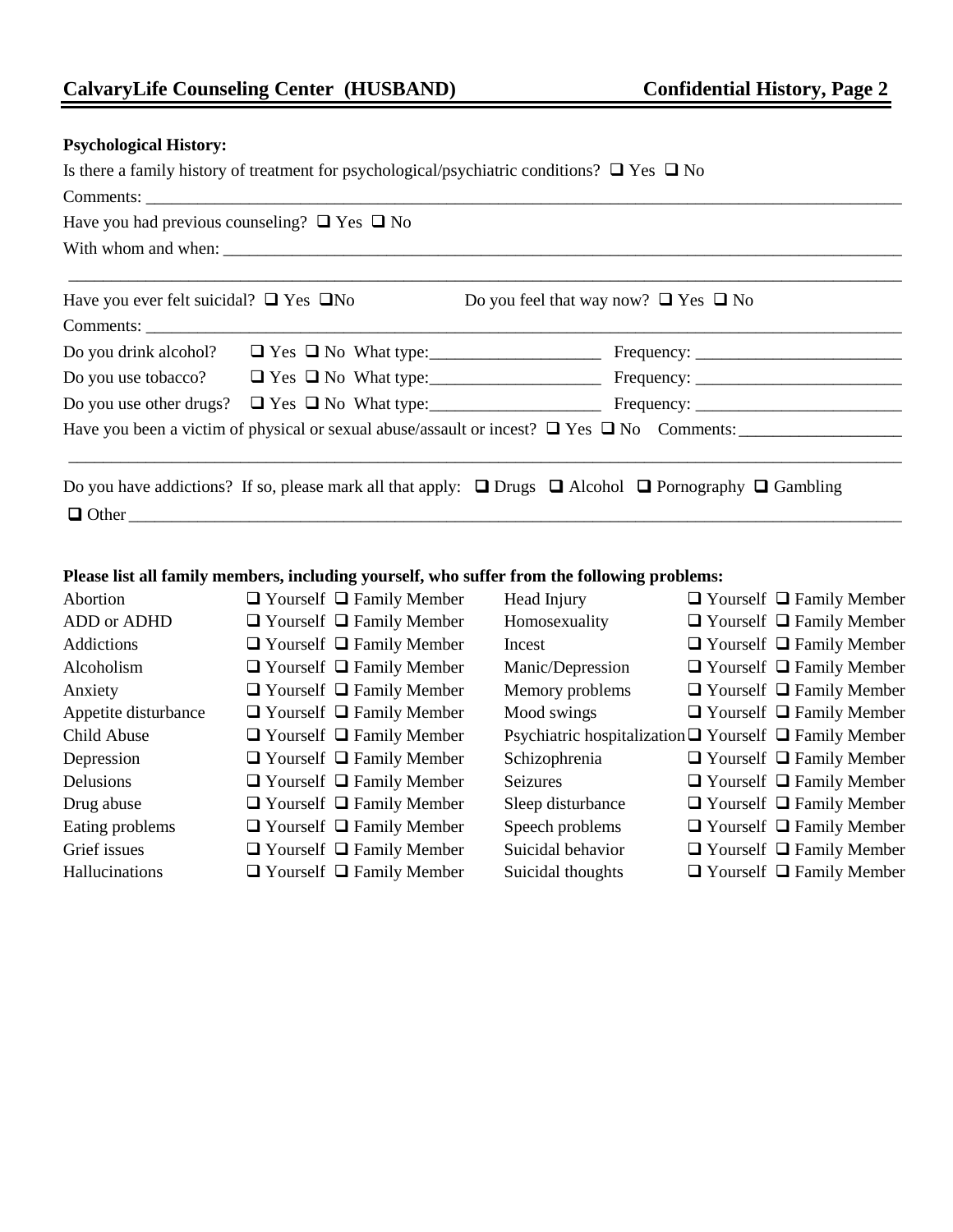### **CalvaryLife Counseling Center (HUSBAND)**

#### **Spiritual History:**

|                              | How do you know that you are saved?                                               |
|------------------------------|-----------------------------------------------------------------------------------|
|                              | How would you explain to another person how to become a Christian?                |
|                              |                                                                                   |
|                              | Have you ever been involved in the occult such as witchcraft or psychic readings? |
| <b>Health History:</b>       |                                                                                   |
|                              | Any additional medical conditions or health issues:                               |
|                              |                                                                                   |
|                              |                                                                                   |
|                              |                                                                                   |
| <b>Medications You Take:</b> | $\Box$ I do not take prescription medication at this time.                        |
|                              | For What Condition:                                                               |
|                              |                                                                                   |
|                              |                                                                                   |
|                              |                                                                                   |

Is there any other significant information the form did not ask that you would like to add?

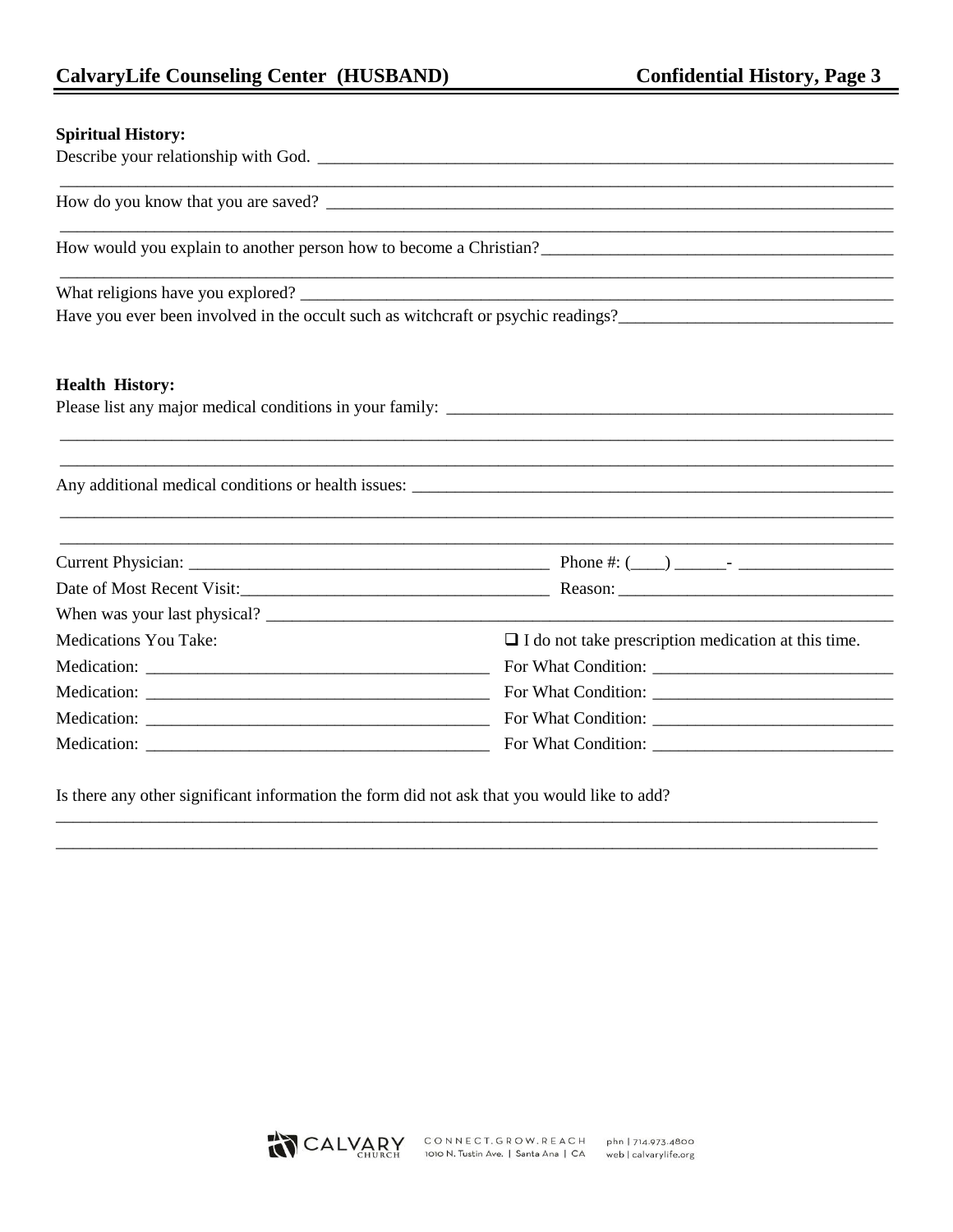| <b>Marital Status of Parents:</b> (Check all that apply.)     | Married (Years Married):                                                                         |  |  |  |
|---------------------------------------------------------------|--------------------------------------------------------------------------------------------------|--|--|--|
|                                                               | □ Separated (Years Married): _____                                                               |  |  |  |
|                                                               | $\Box$ Never Married $\Box$ Living Together $\Box$ Divorced                                      |  |  |  |
| Siblings:                                                     |                                                                                                  |  |  |  |
|                                                               |                                                                                                  |  |  |  |
|                                                               |                                                                                                  |  |  |  |
|                                                               |                                                                                                  |  |  |  |
|                                                               |                                                                                                  |  |  |  |
|                                                               |                                                                                                  |  |  |  |
|                                                               | Occupation: $\qquad \qquad$ Other Phone: $\qquad \qquad$ Other Phone: $\qquad \qquad$ $\qquad$ - |  |  |  |
|                                                               |                                                                                                  |  |  |  |
|                                                               |                                                                                                  |  |  |  |
| How serious does this problem feel to you? $1 \t 2 \t 3 \t 4$ | 5                                                                                                |  |  |  |
|                                                               | Mildly Upsetting $\leftarrow$ Extremely Serious                                                  |  |  |  |
|                                                               |                                                                                                  |  |  |  |
|                                                               |                                                                                                  |  |  |  |

\_\_\_\_\_\_\_\_\_\_\_\_\_\_\_\_\_\_\_\_\_\_\_\_\_\_\_\_\_\_\_\_\_\_\_\_\_\_\_\_\_\_\_\_\_\_\_\_\_\_\_\_\_\_\_\_\_\_\_\_\_\_\_\_\_\_\_\_\_\_\_\_\_\_\_\_\_\_\_\_\_\_\_\_\_\_\_\_\_\_\_\_\_\_\_\_\_

#### **Please circle the items that cause you the most trouble in your life:**

| Abuse           | Friends           | Lack of fairness       | Rudeness           |
|-----------------|-------------------|------------------------|--------------------|
| Addictions      | Giving up         | Lack of goals          | Sadness            |
| Anger           | Gossip            | Lack of perceptiveness | Self-gratification |
| Anxiety         | Greed             | Lack of wisdom         | Selfishness        |
| Apathy          | Guilt             | Laziness               | <b>Sex</b>         |
| Callousness     | Harshness         | Loneliness             | Spouse             |
| Carelessness    | Headaches         | Lustful thoughts       | <b>Stinginess</b>  |
| Compulsiveness  | Health            | Lying                  | <b>Stress</b>      |
| Covetousness    | Hypocrisy         | Manipulation           | Tardiness          |
| Cowardice       | Immorality        | Memory                 | Thought process    |
| Daydreaming     | Impulsiveness     | Mood swings            | Unapproachability  |
| Deception       | Inadequacy        | Obsessive thoughts     | Underachievement   |
| Denial          | Incompleteness    | Panic                  | Unfaithfulness     |
| Disorganization | Inconsistency     | Poor concentration     | Ungratefulness     |
| Disrespect      | Indecisiveness    | Poor decisions         | Unreasonableness   |
| Dominance       | Indifference      | Prejudice              | Unresponsiveness   |
| Doubts          | Inferiority       | Pride                  | Wastefulness       |
| Envy            | Insecurity        | Procrastination        | Withdrawal         |
| Extravagance    | Insignificance    | Rebellion              | Worry              |
| Family members  | Irresponsibility  | Rejection              |                    |
| Fantasizing     | Jealousy          | Resistance             |                    |
| Fear            | Lack of awareness | Restlessness           |                    |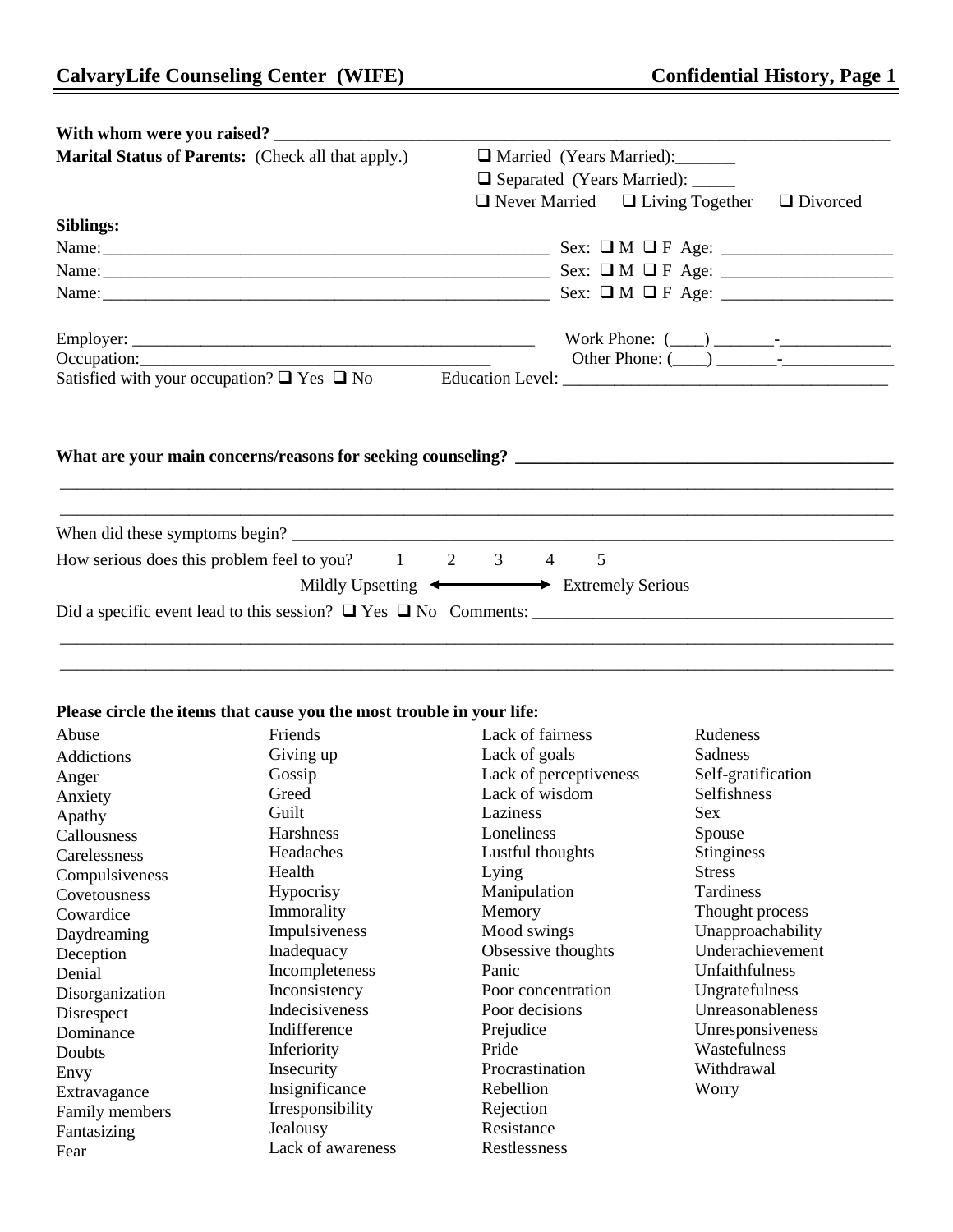#### **Psychological History:**

|                                                        |                                                   | Is there a family history of treatment for psychological/psychiatric conditions? $\Box$ Yes $\Box$ No                     |  |  |  |  |
|--------------------------------------------------------|---------------------------------------------------|---------------------------------------------------------------------------------------------------------------------------|--|--|--|--|
|                                                        |                                                   |                                                                                                                           |  |  |  |  |
| Have you had previous counseling? $\Box$ Yes $\Box$ No |                                                   |                                                                                                                           |  |  |  |  |
|                                                        |                                                   |                                                                                                                           |  |  |  |  |
|                                                        |                                                   |                                                                                                                           |  |  |  |  |
|                                                        | Have you ever felt suicidal? $\Box$ Yes $\Box$ No | Do you feel that way now? $\Box$ Yes $\Box$ No                                                                            |  |  |  |  |
|                                                        | Comments:                                         |                                                                                                                           |  |  |  |  |
|                                                        |                                                   |                                                                                                                           |  |  |  |  |
|                                                        |                                                   |                                                                                                                           |  |  |  |  |
|                                                        |                                                   |                                                                                                                           |  |  |  |  |
|                                                        |                                                   | Have you been a victim of physical or sexual abuse/assault or incest? $\Box$ Yes $\Box$ No Comments:                      |  |  |  |  |
|                                                        |                                                   |                                                                                                                           |  |  |  |  |
|                                                        |                                                   | Do you have addictions? If so, please mark all that apply: $\Box$ Drugs $\Box$ Alcohol $\Box$ Pornography $\Box$ Gambling |  |  |  |  |
|                                                        |                                                   |                                                                                                                           |  |  |  |  |

#### **Please list all family members, including yourself, who suffer from the following problems:**

| Abortion             | $\Box$ Yourself $\Box$ Family Member | Head Injury       | $\Box$ Yourself $\Box$ Family Member                             |
|----------------------|--------------------------------------|-------------------|------------------------------------------------------------------|
| ADD or ADHD          | $\Box$ Yourself $\Box$ Family Member | Homosexuality     | $\Box$ Yourself $\Box$ Family Member                             |
| Addictions           | $\Box$ Yourself $\Box$ Family Member | Incest            | $\Box$ Yourself $\Box$ Family Member                             |
| Alcoholism           | $\Box$ Yourself $\Box$ Family Member | Manic/Depression  | $\Box$ Yourself $\Box$ Family Member                             |
| Anxiety              | $\Box$ Yourself $\Box$ Family Member | Memory problems   | $\Box$ Yourself $\Box$ Family Member                             |
| Appetite disturbance | $\Box$ Yourself $\Box$ Family Member | Mood swings       | $\Box$ Yourself $\Box$ Family Member                             |
| Child Abuse          | $\Box$ Yourself $\Box$ Family Member |                   | Psychiatric hospitalization $\Box$ Yourself $\Box$ Family Member |
| Depression           | $\Box$ Yourself $\Box$ Family Member | Schizophrenia     | $\Box$ Yourself $\Box$ Family Member                             |
| Delusions            | $\Box$ Yourself $\Box$ Family Member | <b>Seizures</b>   | $\Box$ Yourself $\Box$ Family Member                             |
| Drug abuse           | $\Box$ Yourself $\Box$ Family Member | Sleep disturbance | $\Box$ Yourself $\Box$ Family Member                             |
| Eating problems      | $\Box$ Yourself $\Box$ Family Member | Speech problems   | $\Box$ Yourself $\Box$ Family Member                             |
| Grief issues         | $\Box$ Yourself $\Box$ Family Member | Suicidal behavior | $\Box$ Yourself $\Box$ Family Member                             |
| Hallucinations       | $\Box$ Yourself $\Box$ Family Member | Suicidal thoughts | $\Box$ Yourself $\Box$ Family Member                             |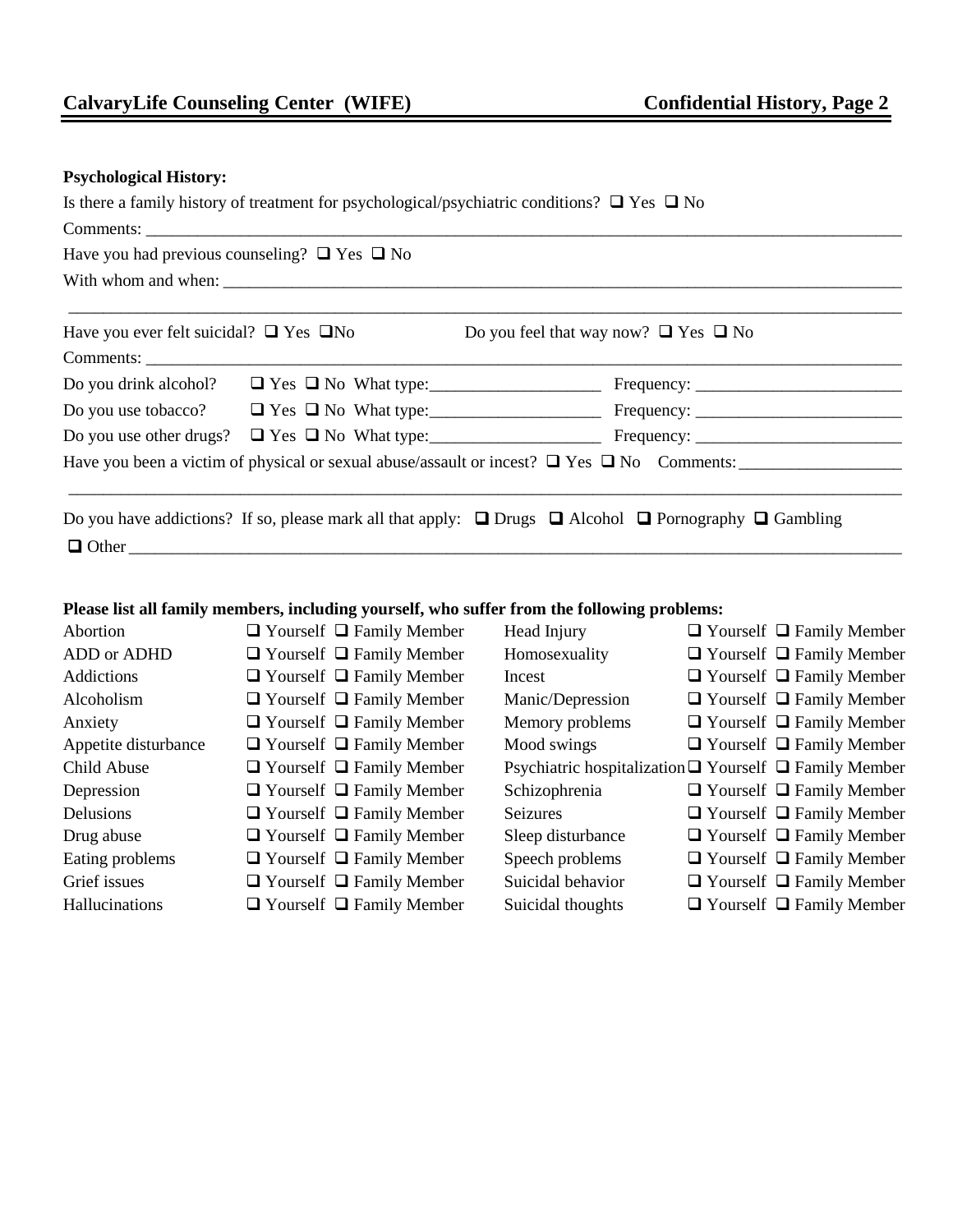<u> 1989 - Johann Barn, amerikan bernama di sebagai bernama di sebagai bernama di sebagai bernama di sebagai bern</u>

#### **Spiritual History:**

Describe your relationship with God.

How would you explain to another person how to become a Christian?

What religions have you explored? \_

#### **Health History:**

| Please list any major medical conditions in your family: |  |
|----------------------------------------------------------|--|
|                                                          |  |

| Date of Most Recent Visit:   |                                                            |  |
|------------------------------|------------------------------------------------------------|--|
| When was your last physical? |                                                            |  |
| <b>Medications You Take:</b> | $\Box$ I do not take prescription medication at this time. |  |
|                              |                                                            |  |
|                              |                                                            |  |
|                              |                                                            |  |
|                              | Medication: For What Condition:                            |  |

Is there any other significant information the form did not ask that you would like to add?

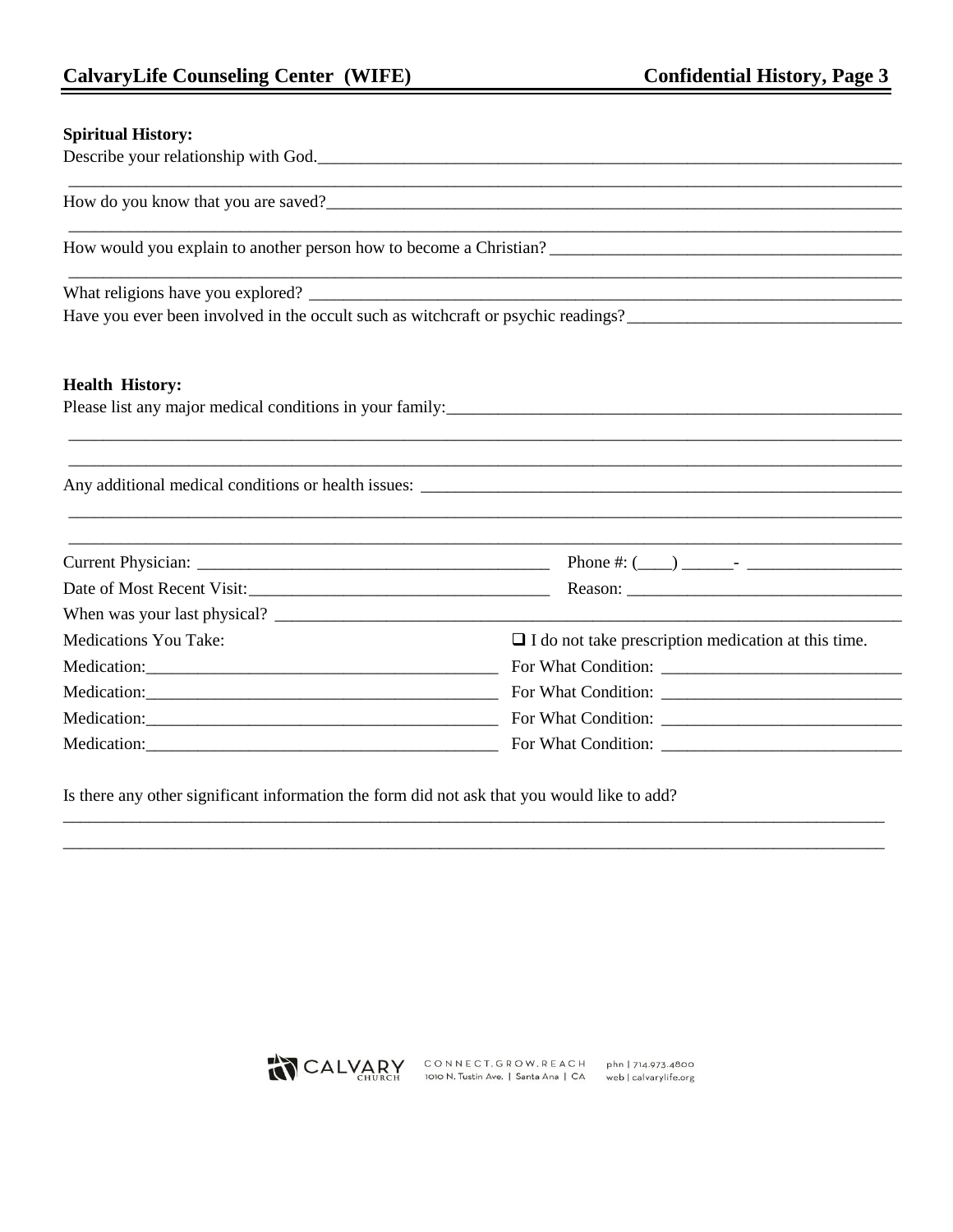#### **COUNSELING PROGRAM:**

The Counseling Program at Calvary Church is a biblically based ministry offered by lay counselors at no cost. Appropriate candidates are offered 10 sessions with a lay counselor. If we cannot meet your needs, referrals are available. All lay counselors are required to be in group supervision directed by the Pastor of Lay Counseling, Jim McCarty, and will also be reviewed by Robyn Bettenhausen Geis, PsyD.

#### **WAIVER OF LIABILITY:**

Having sought lay counseling through Calvary Church, a non-profit Christian organization, you hereby acknowledge your understanding of the following:

- 1. All counseling will be provided by lay counselor volunteers. Lay counselors shall be under the supervision of a licensed professional as well as the Pastor of Lay Counseling.
- 2. All counseling services provided in the counseling program are provided in accordance with biblical principles as determined by Calvary Church.
- 3. Your confidentiality shall be protected with the following exceptions. In certain situations the counselor is mandated by law to take actions to protect the client or others from harm, and he/she may be required to reveal limited pertinent information. Those situations include: child abuse, viewing child pornography, danger to self, threat of violence to others, adult violence witnessed by a minor, and elder/dependent adult abuse.
- 4. Email and all telephone communication, including texting, is for the express purpose of scheduling appointments **Only.** Calvary Church cannot guarantee confidentiality via electronic communication of any kind.
- 5. At times , if it is in the counselee's best interest, Calvary Church Lay Counseling will refer the counselee to an appropriate care giver.
- 6. Your information will be discussed confidentially and anonymously by the Lay Counseling Ministry only during counselor supervision.
- 7. Please notify your counselor 24 hours in advance if you cannot make your appointment. Failure to do so may result in the termination of counseling.
- 8. Please contact Jim McCarty, the lay counseling pastor, at 714-550-2352, if your Calvary Church counseling experience is unsatisfactory in any way. However, Calvary Church, the lay counselors, and supervisors are all released from any liability as pertains to that experience.

\_\_\_\_\_\_\_\_\_\_\_\_\_\_\_\_\_\_\_\_\_\_\_\_\_\_\_\_\_\_\_\_\_\_\_\_\_\_\_\_\_\_\_\_\_\_\_\_\_\_\_\_ \_\_\_\_\_\_\_\_\_\_\_\_\_\_\_\_\_\_\_\_\_\_\_\_\_

\_\_\_\_\_\_\_\_\_\_\_\_\_\_\_\_\_\_\_\_\_\_\_\_\_\_\_\_\_\_\_\_\_\_\_\_\_\_\_\_\_\_\_\_\_\_\_\_\_\_\_\_ \_\_\_\_\_\_\_\_\_\_\_\_\_\_\_\_\_\_\_\_\_\_\_\_\_\_

#### **By signing below I affirm that I have read and agree to the above conditions.**

Counselee (Husband) Date

Counselee (Wife) Date